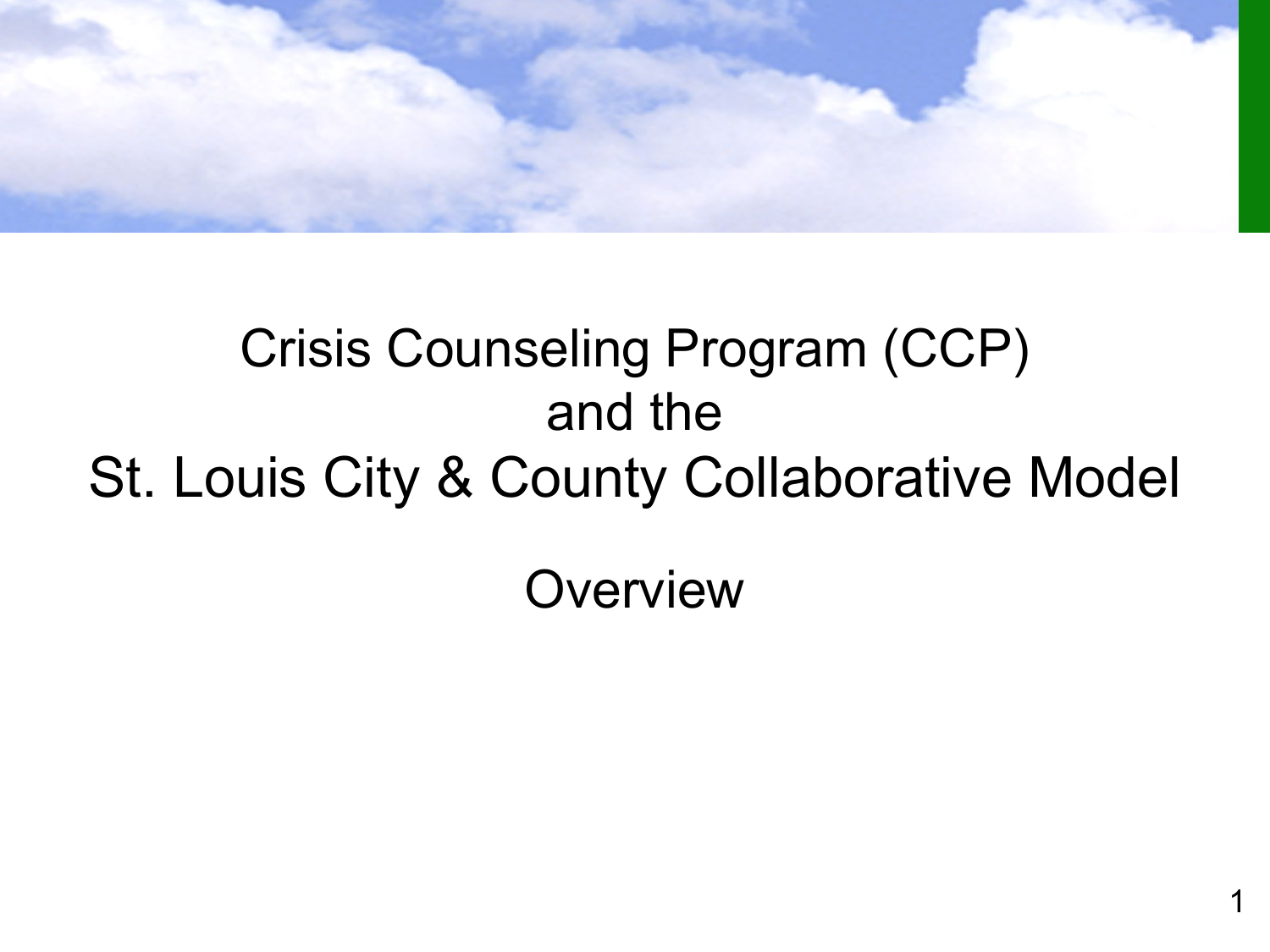# **Crisis Counseling Program (CCP)**

• CCP is a short-term disaster relief grant for states, U.S. territories, and federally recognized tribes.

o MO has had 3 other CCP programs since 2014, including COMTREA & Compass current flood & tornado work

• CCP grants may be awarded after a presidential major disaster declaration. o 1st time all 50 states, territories & tribes have received



'MENT OF HEALTH AND HUMAN SERVICES Substance Abuse and Mental Health Services Administration enter for Mental Health Services vww.samhsa.gov

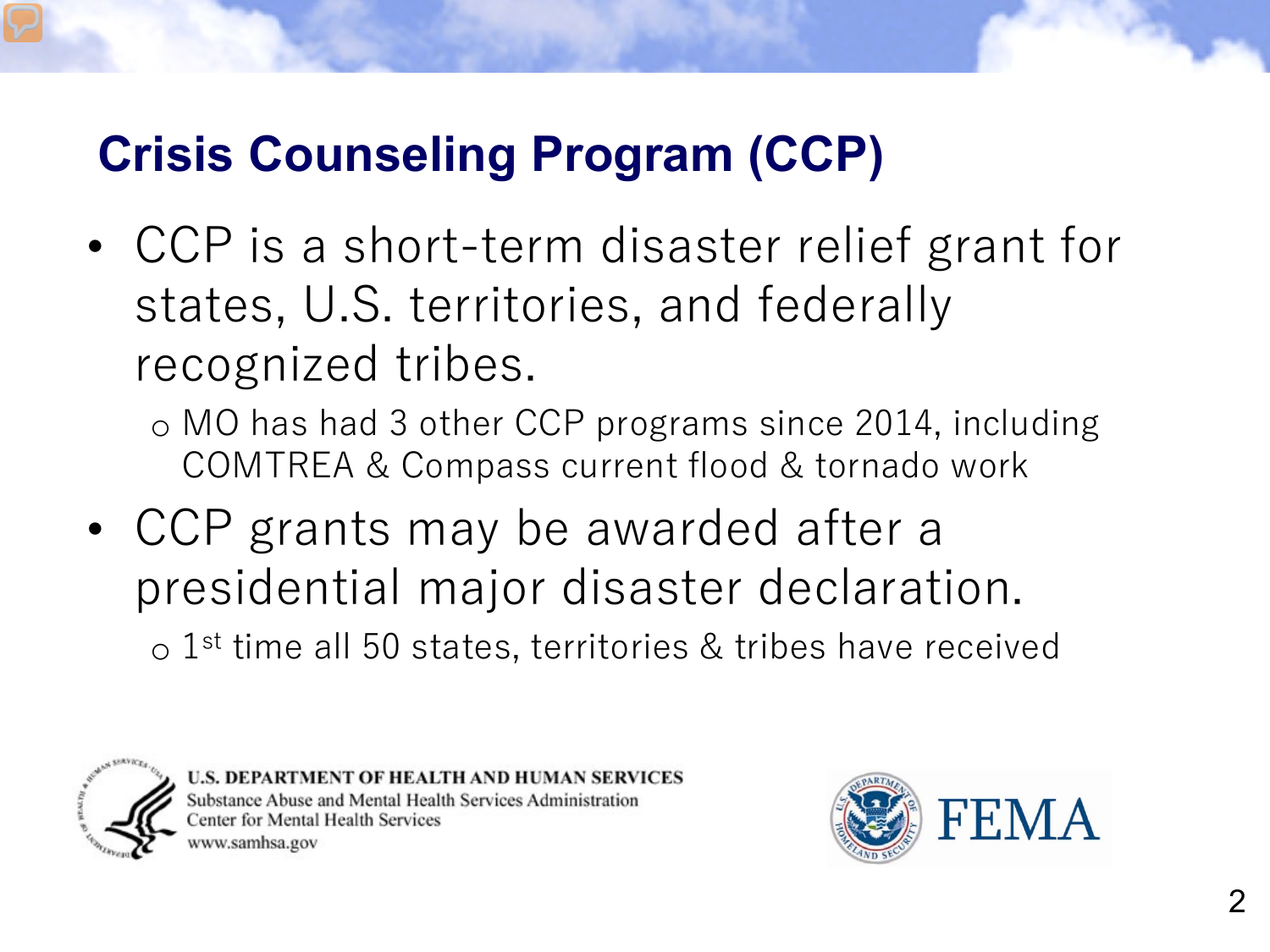# MO Department of Mental Health (DMH), Office of Disaster Services

#### **Applied for the FEMA resources:**

- Immediate Services Program (ISP) awarded \$2.3 million for the MO - late June to 8/28/20.
- Regular Services Program (RSP): request for MO is \$8.8 million, of which \$1.6 mil is budgeted for StL City/County, through 6/29/21

Submitted late June; *FEMA proposal pending for RSP.*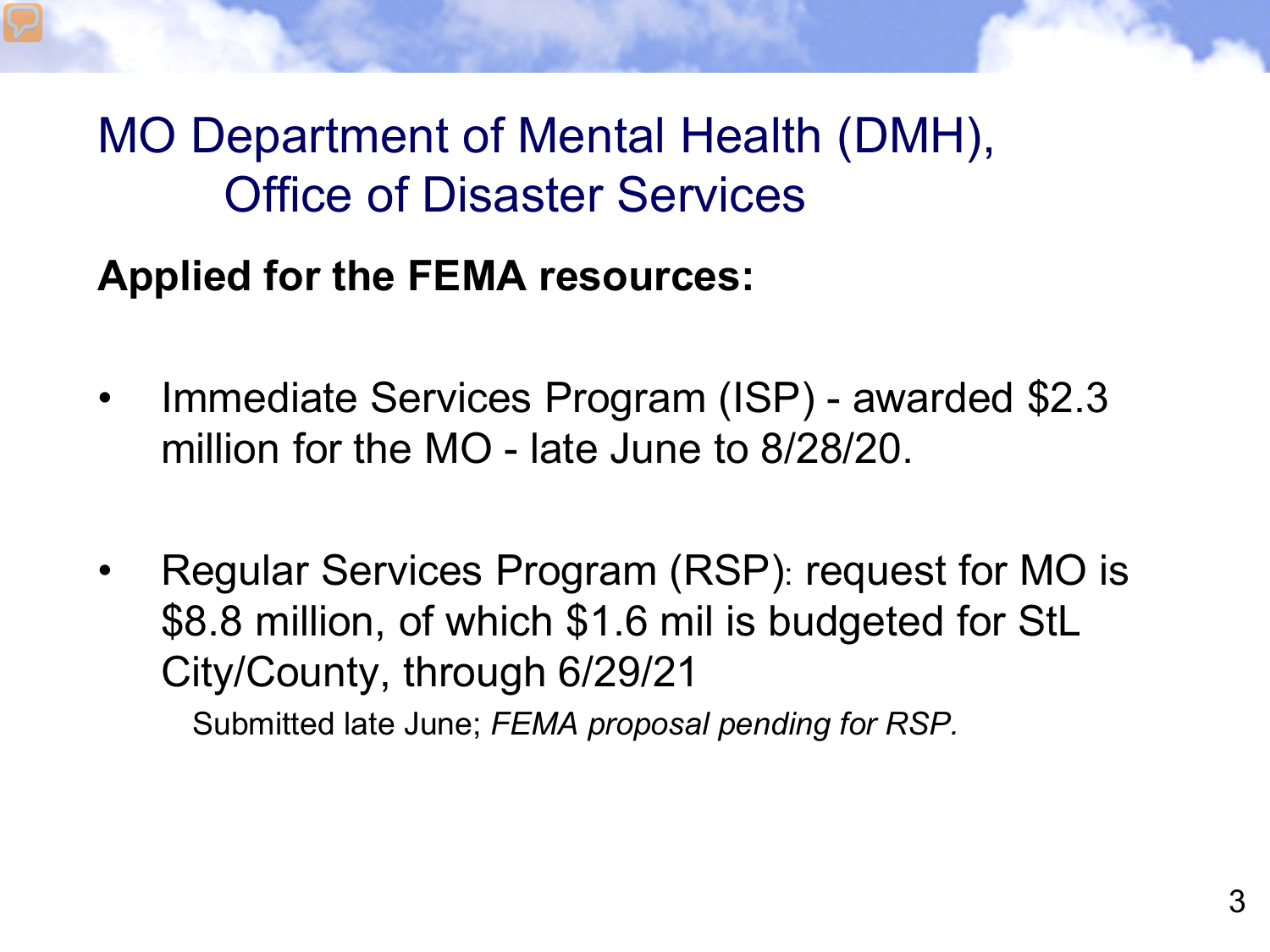# **DMH contracted for CCP delivery through 3 Community Mental Health Centers**

Amanda L Murphy Hopewell Center

BJC Behavioral Health Center

Places for People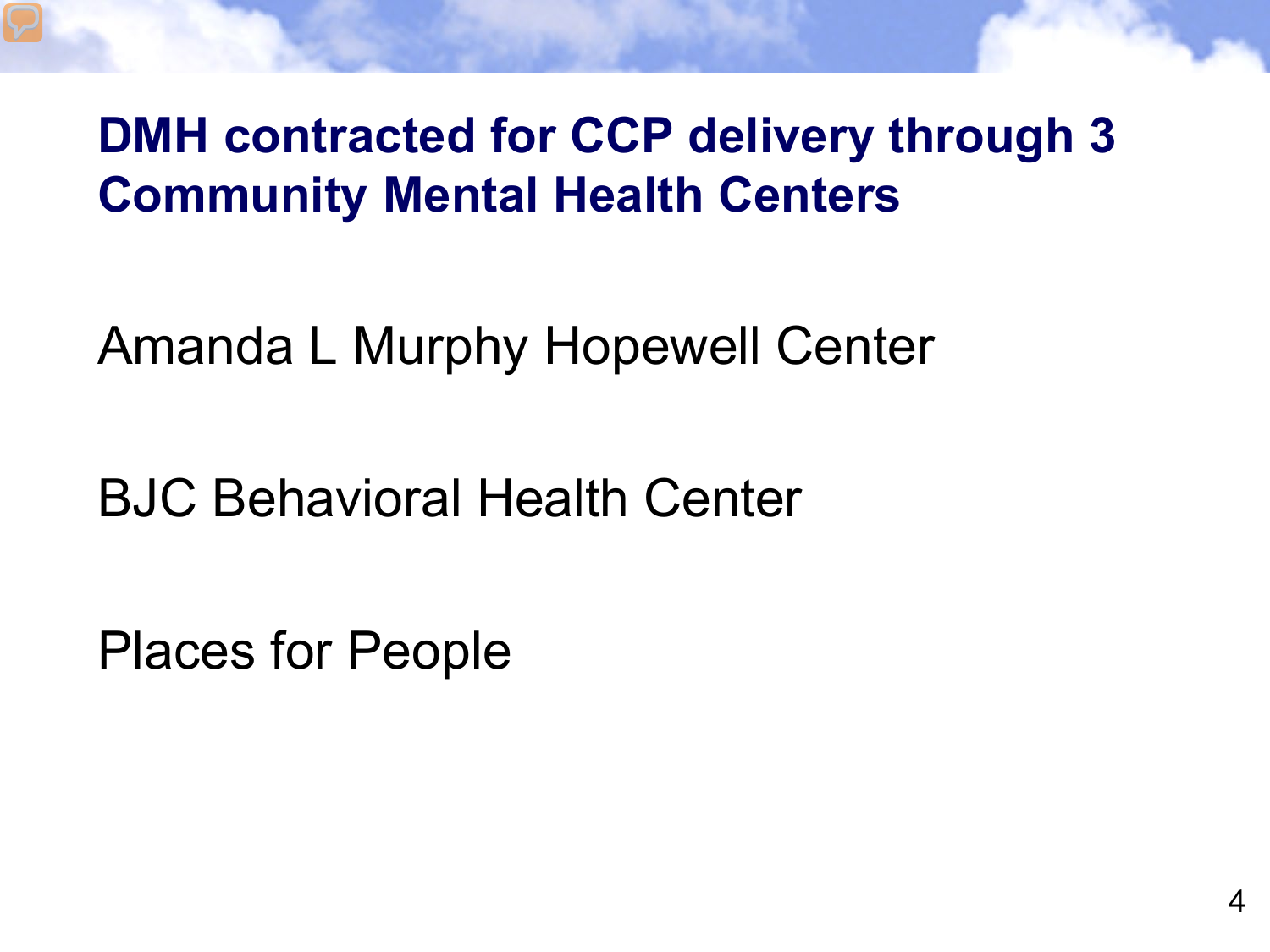# FEMA funded 3 Geographic Teams

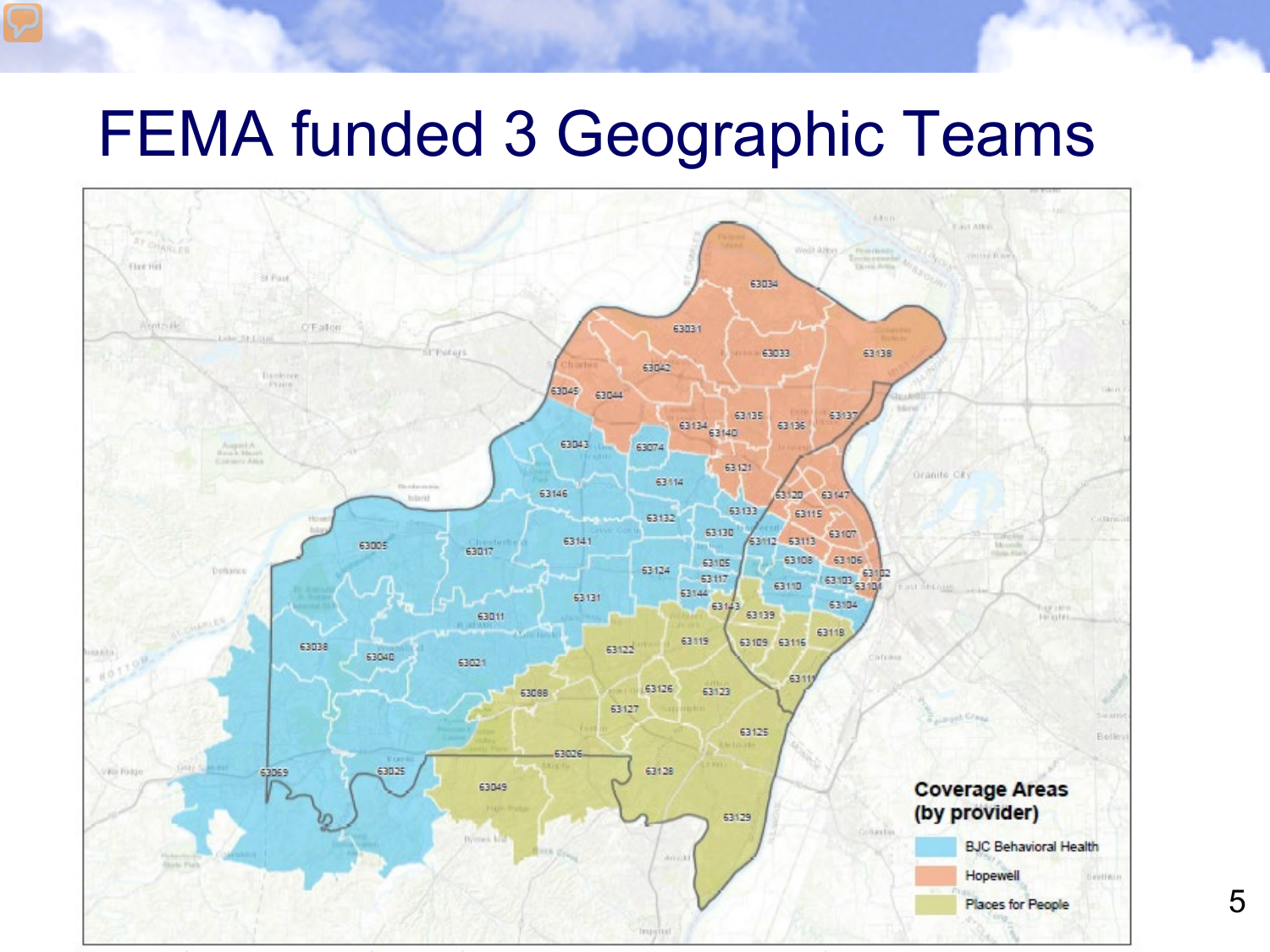# **St. Louis City & County Collaborative Model**

DMH, through the federal CARES Act funding, awarded BHN a one-time grant of \$100,000 to provide CCP coordination for 45 days, from **7/6/20-8/19/20**, ISP time-period.

Foundation funding being pursued to coincide with anticipated FEMA RSP resources (8/20/20-6/30/21).

• If funded, we will want a CCP Steering Committee to provide oversight & consult.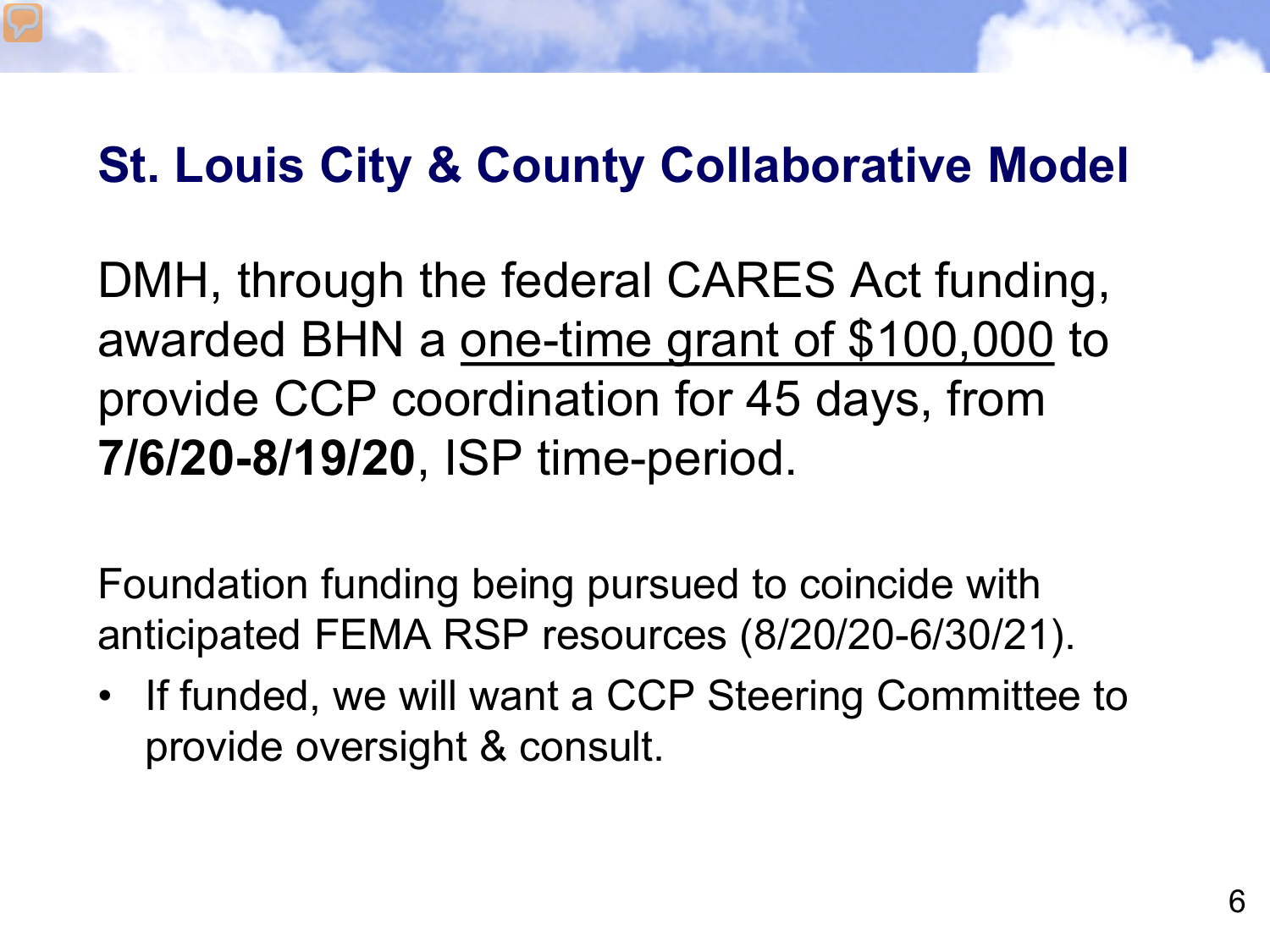#### **St. Louis City & County Collaborative Model**

#### **"Extender" organizations**

Engage the established networks and infrastructures of 5 additional "backbone organizations," which are uniquely positioned to reach populations most vulnerable to COVID impacts.

Engage the CCP participation of other constituents and organizations.

Leverage FEMA funding toward regional infrastructure for wellness, community identification of and response to residents' needs, and multi-organization collaboration.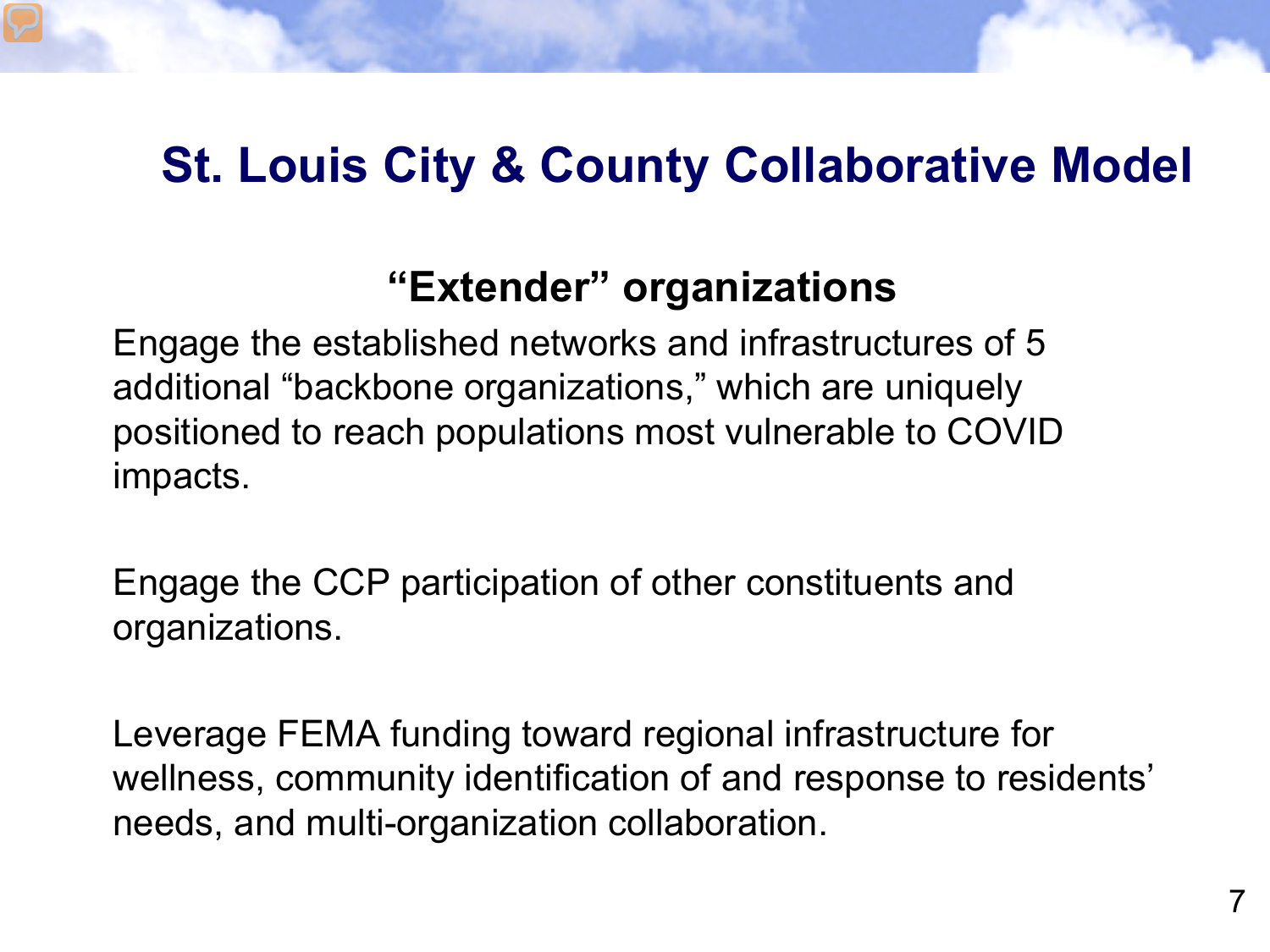# **Coordinated approach for the Region and for Specialized Populations**

| <b>SENIORS -</b><br><b>COMMUNITY</b>                             | <b>HOMELESS POPULATION</b>                                                                                                         | <b>CHILDREN AND</b><br><b>YOUTH (Include</b><br><b>Caregiver</b><br><b>Support)</b> |
|------------------------------------------------------------------|------------------------------------------------------------------------------------------------------------------------------------|-------------------------------------------------------------------------------------|
| Def: Seniors<br>Living in the<br>Community in all<br>Geographies | Def: Supporting COVID-19<br>Positive or presumptive and<br>routine discharge BH clients;<br>Encampment and work within<br>shelters | Def: School aged;<br>Include supports<br>for parents                                |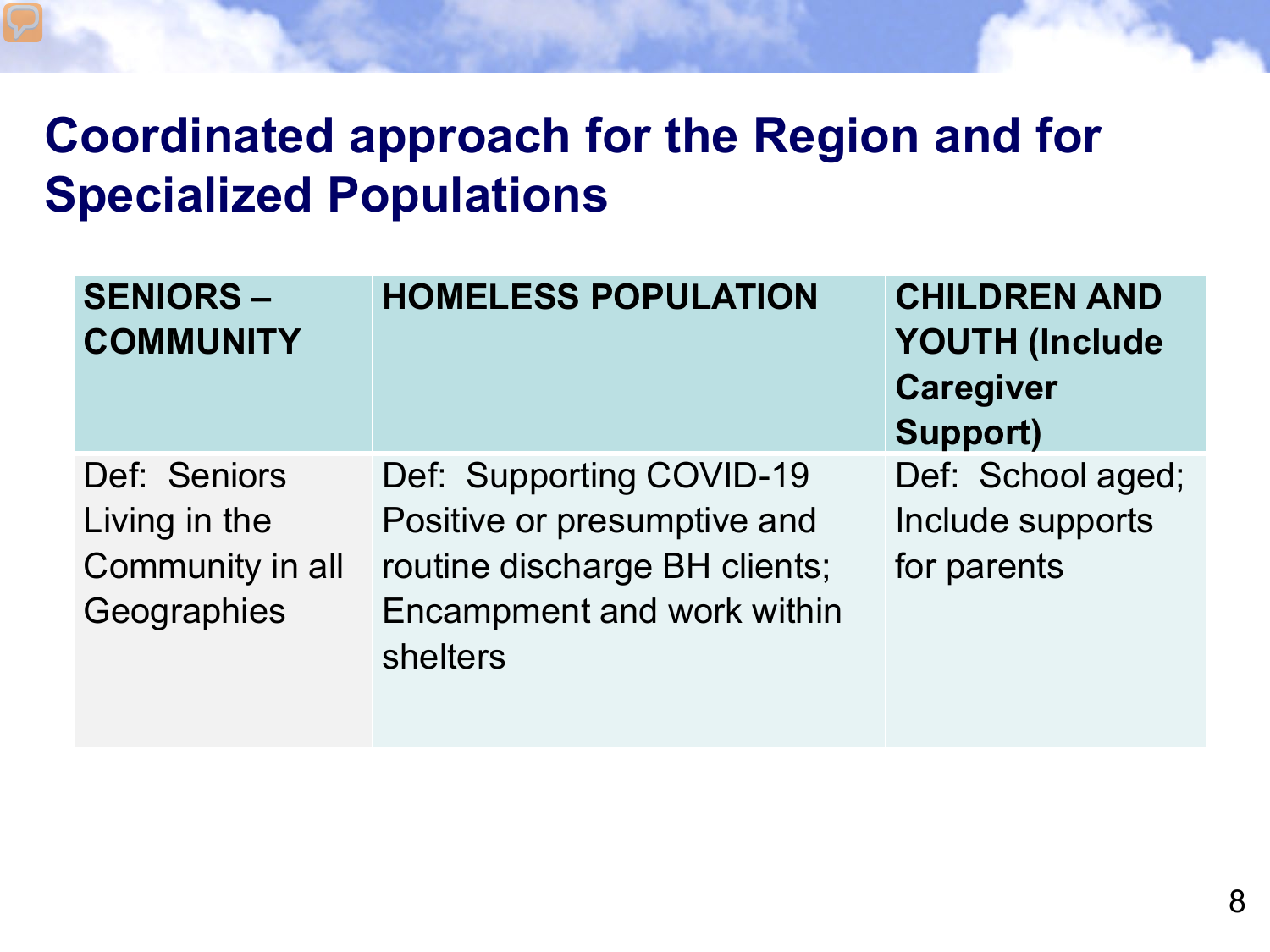#### **"Extender" organizations**

- **BEHAVIORAL HEALTH NETWORK (BHN)** Tie to "Bridges to Care & Recovery" (church infrastructure program), to activate 86 north City/County churches and 125 volunteer "Wellness Champions."
- **SAFE CONNECTIONS** Tie into their domestic violence helpline.
- **MENTAL HEALTH AMERICA (MHA) -** Tie to their volunteers and L&R line.
- **CASA DE SALUD** Tie to "GUIA" program of health care navigators.
- **ALIVE AND WELL** Tie to "Health Ambassadors."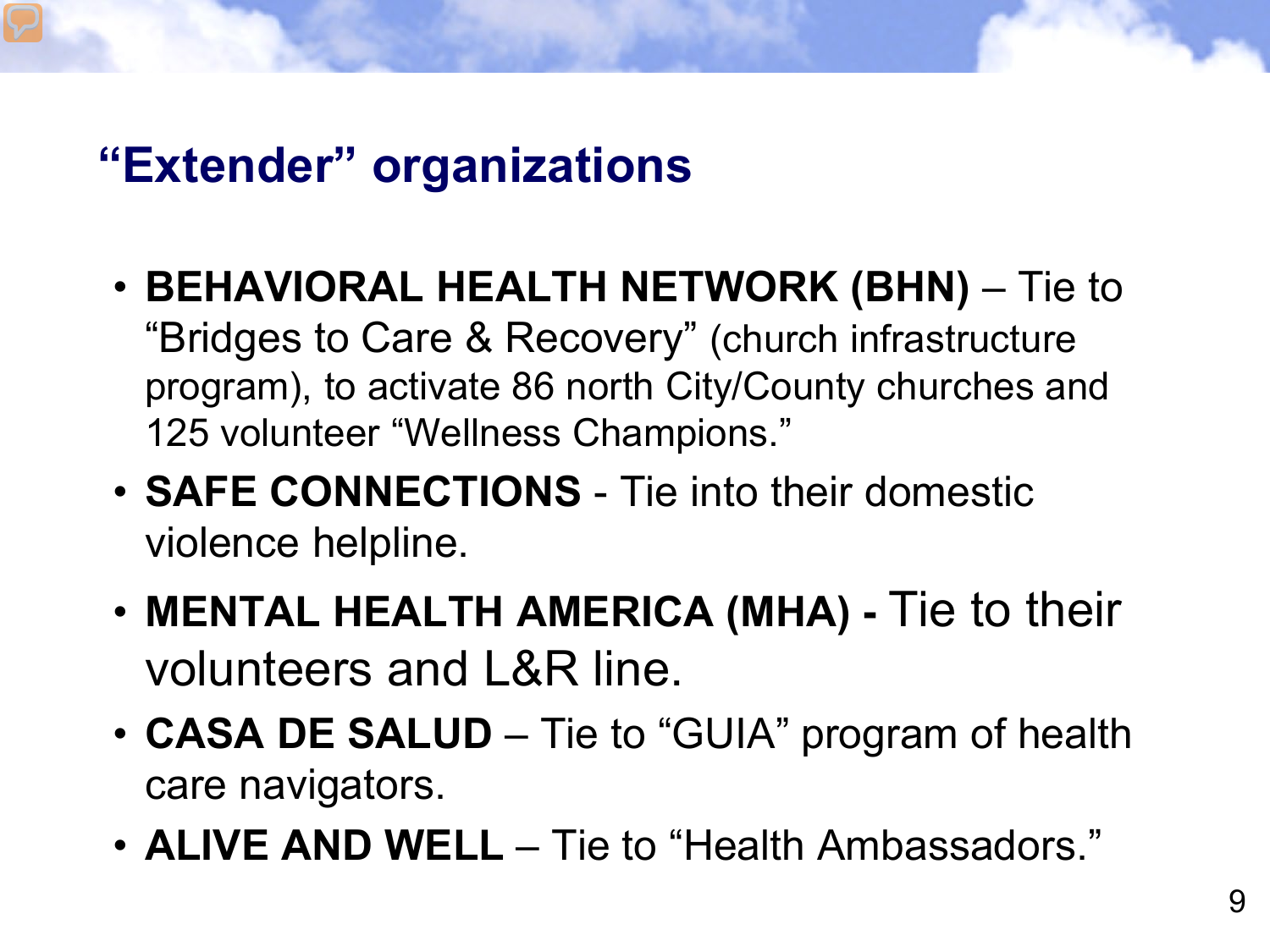#### **Reach of Services**



**Blue** = Primary Services **Green** = Secondary Services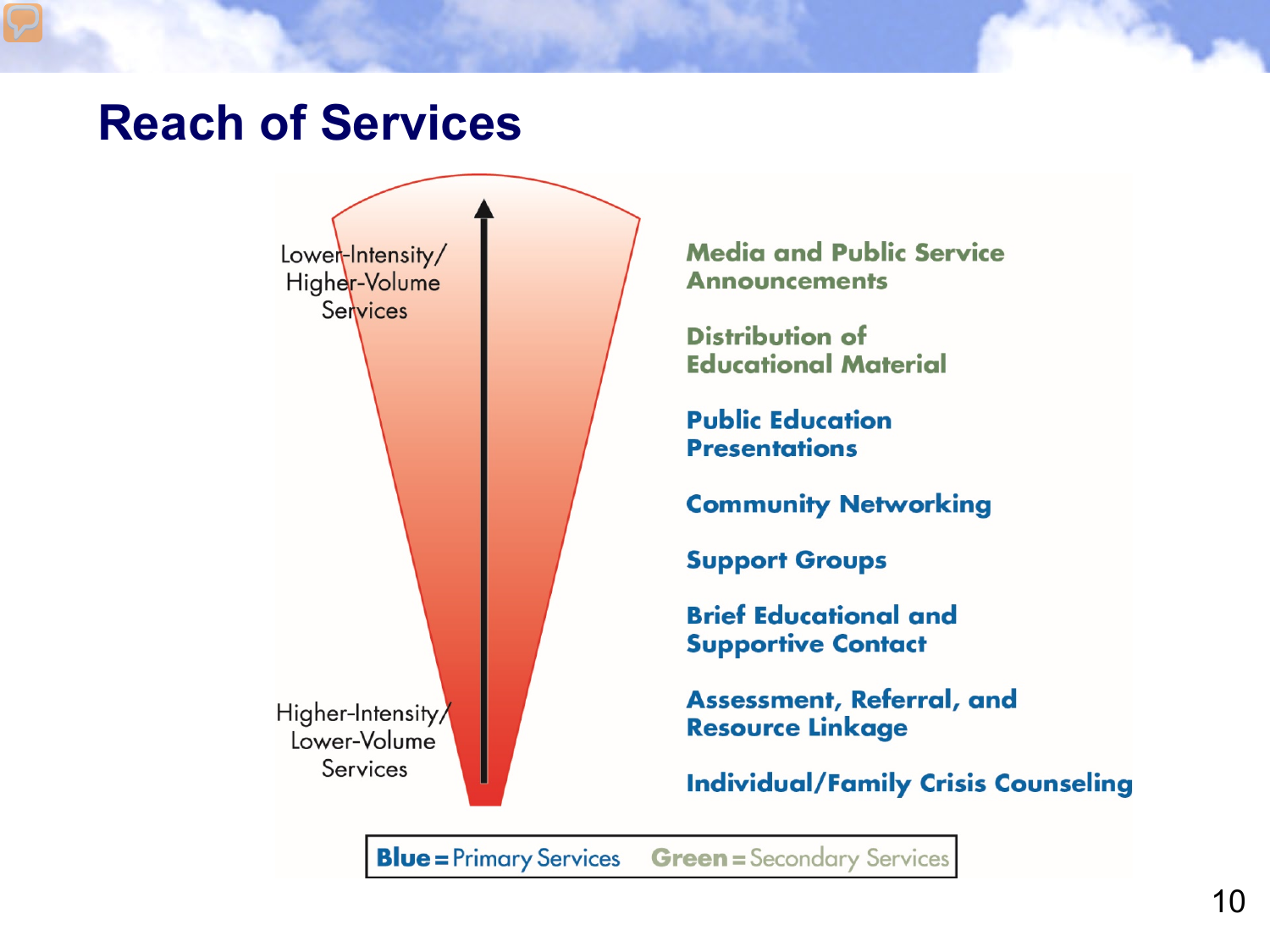#### **Missouri Show-Me Hope - concepts**

to address the ongoing stress and anxiety caused by COVID19.

All services are free, confidential, and follow best practices of pandemic/disaster response.

Local CCP staff deliver information and education on

- stress management
- coping techniques
- problem solving skills
- connection to community services/resources
- … building resilience now and for the future.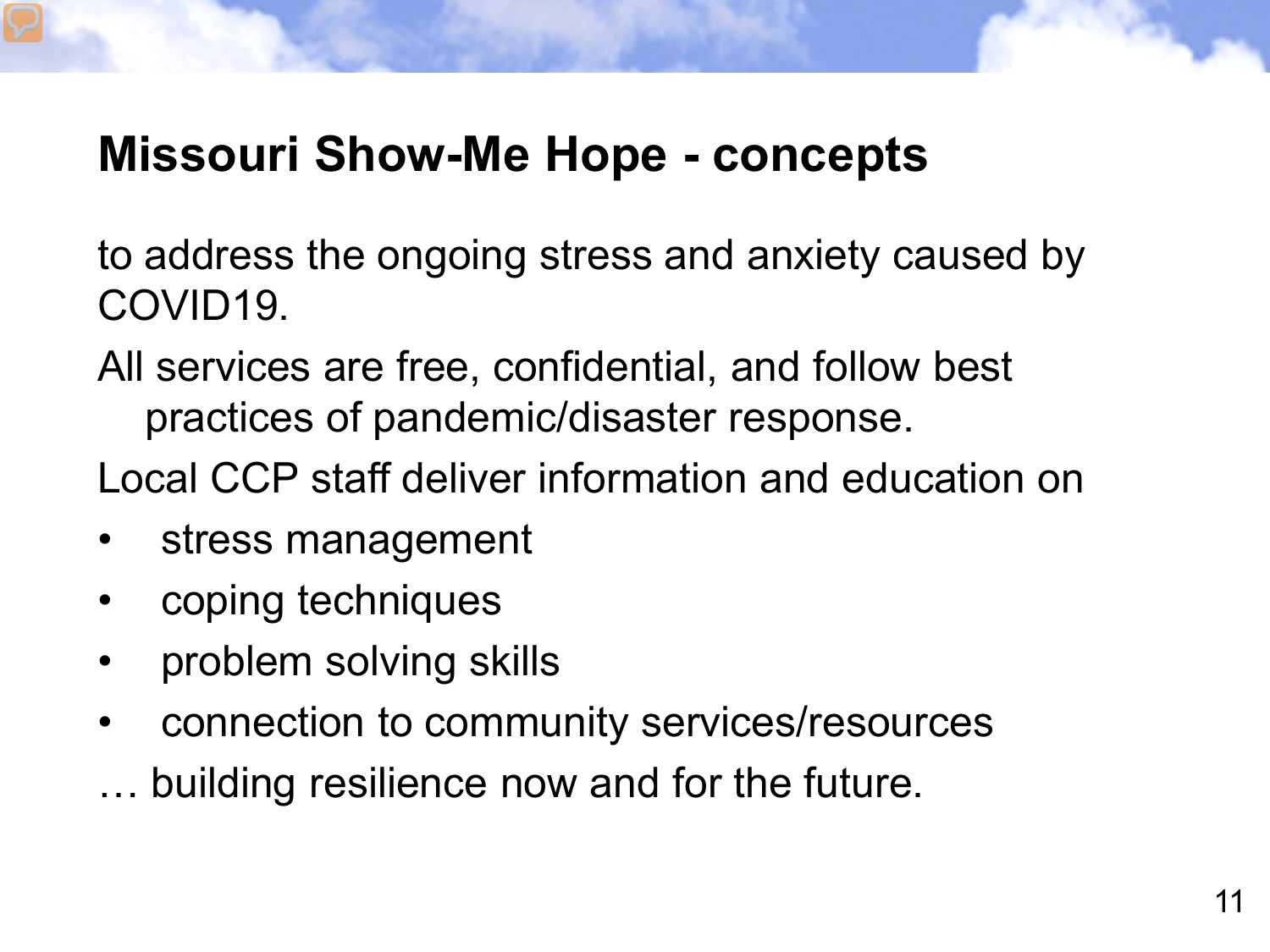#### **Typical CCP collaborative partners**

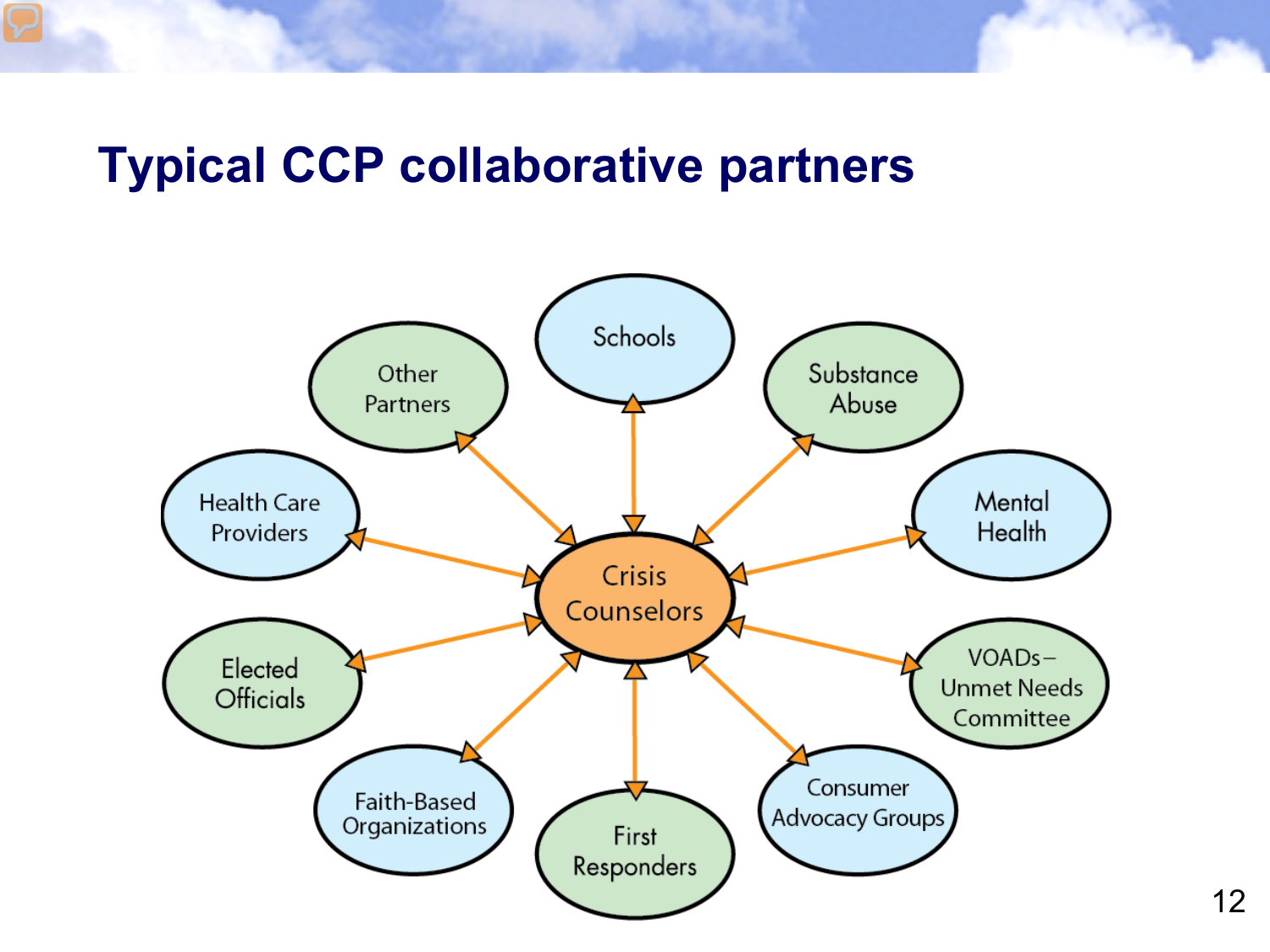# **CCP Strategies, with social distancing** (heavily phone based)

Collaborate with as many existing efforts as possible– focusing now to get information out (print & electronic) and offer speaking.

Examples: Collaborations with

- Activate the churches' "phone tree" & email systems to distribute CCP messaging to residents.
- Congregate living facilities
- Meal providers
- Shelters homeless and domestic violence
- Clinics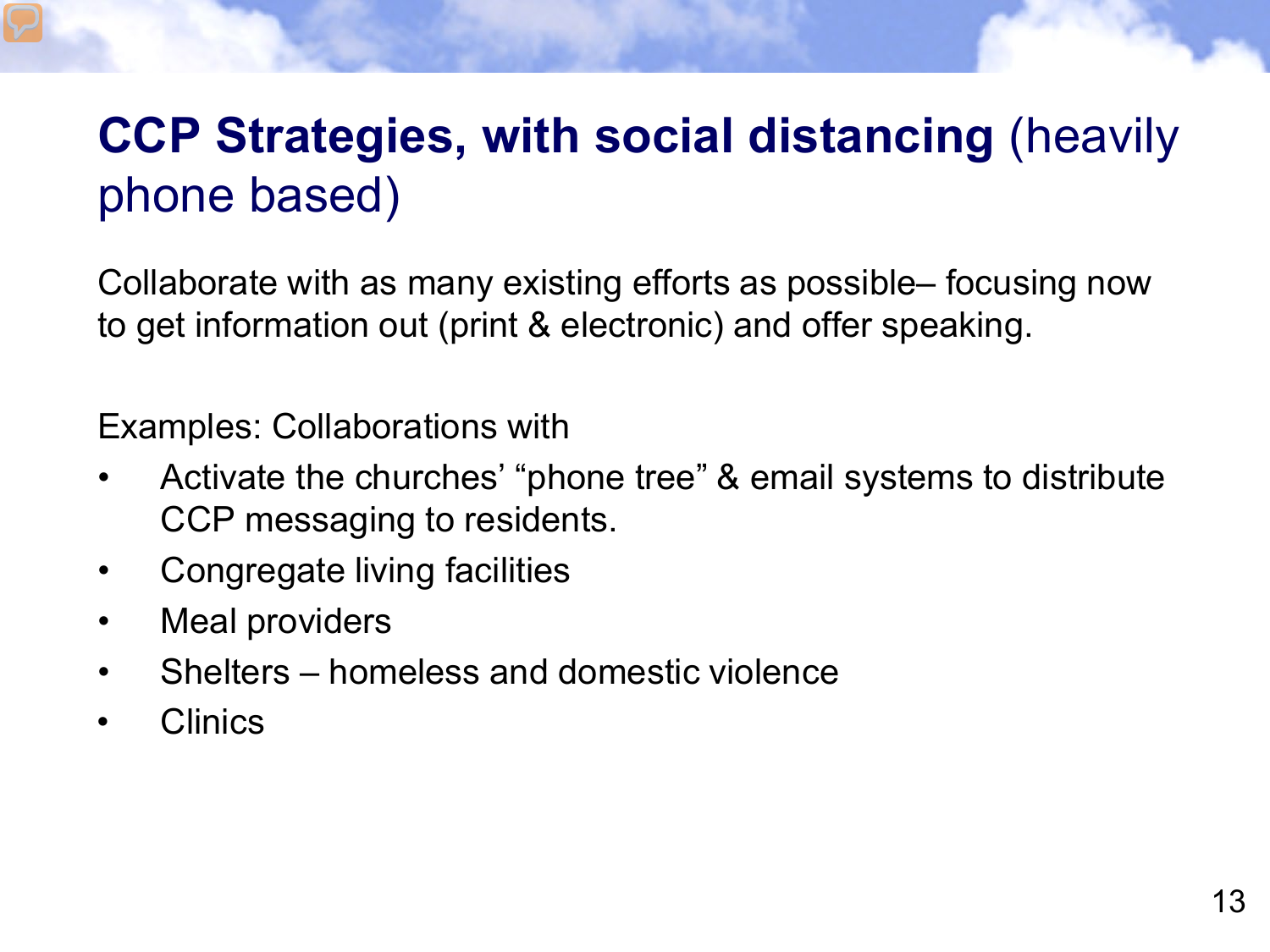# **Requests:**

1. Promote SHOW-ME HOPE

#### Disaster Distress Helpline

Talk to a counselor now. Free confidential services available 24/7. Everyone is eligible to call.

• Phone: 800/985-5990 Text: "TalkWithUs" to 66746

#### MOShowMeHope.org

• One stop shop for coping and stress management resources, self-care tools and links to our statewide network of Show-Me Hope teams.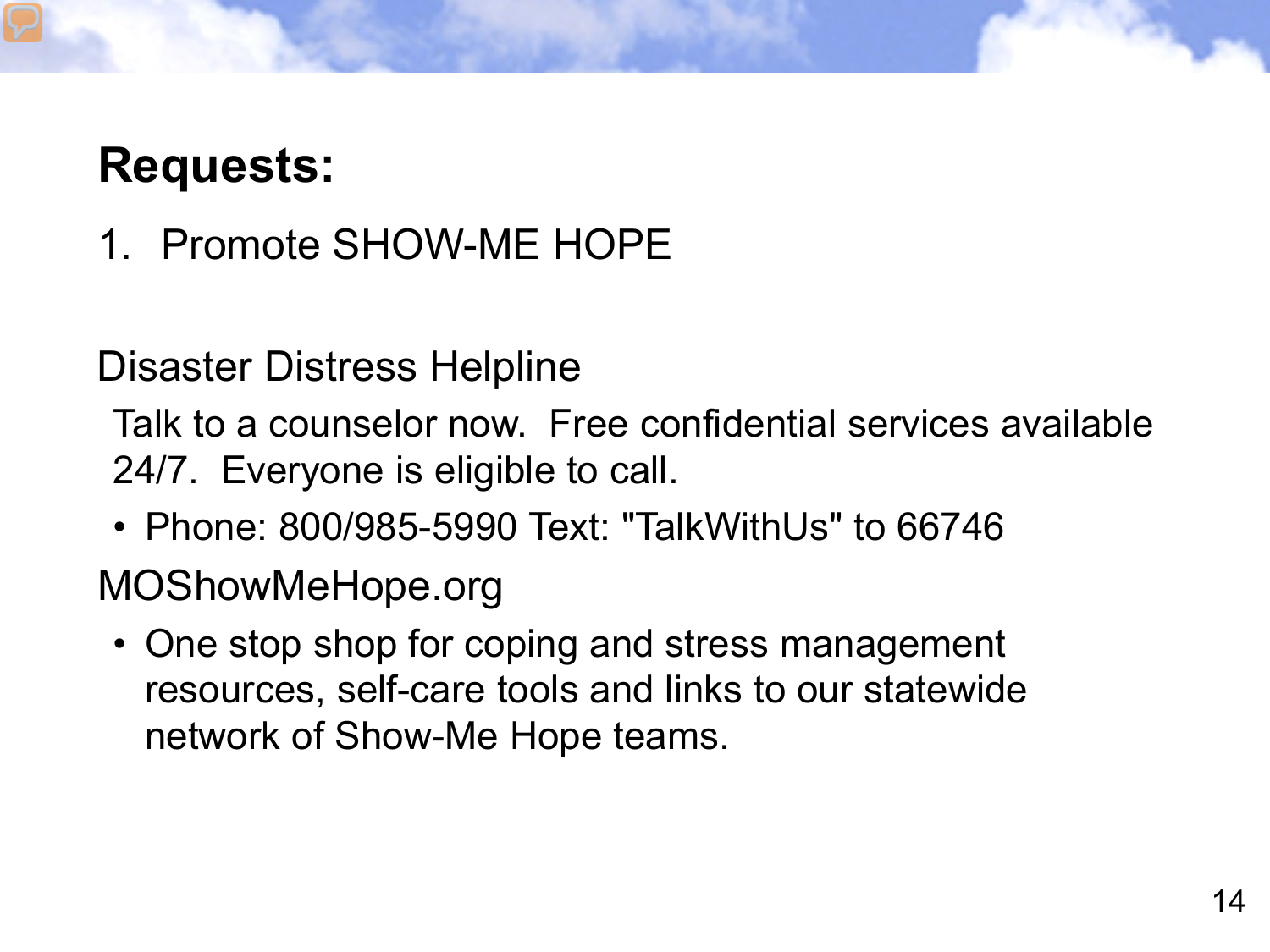# **Requests…**

2. Distribute Show-Me Hope information - CCP produced fliers.

3. Collaborate with us further in creative and flexible ways.

- We will follow up with a request to you with some sample fliers.
- We want a strategy to interweave our COVID disaster response efforts with your efforts.